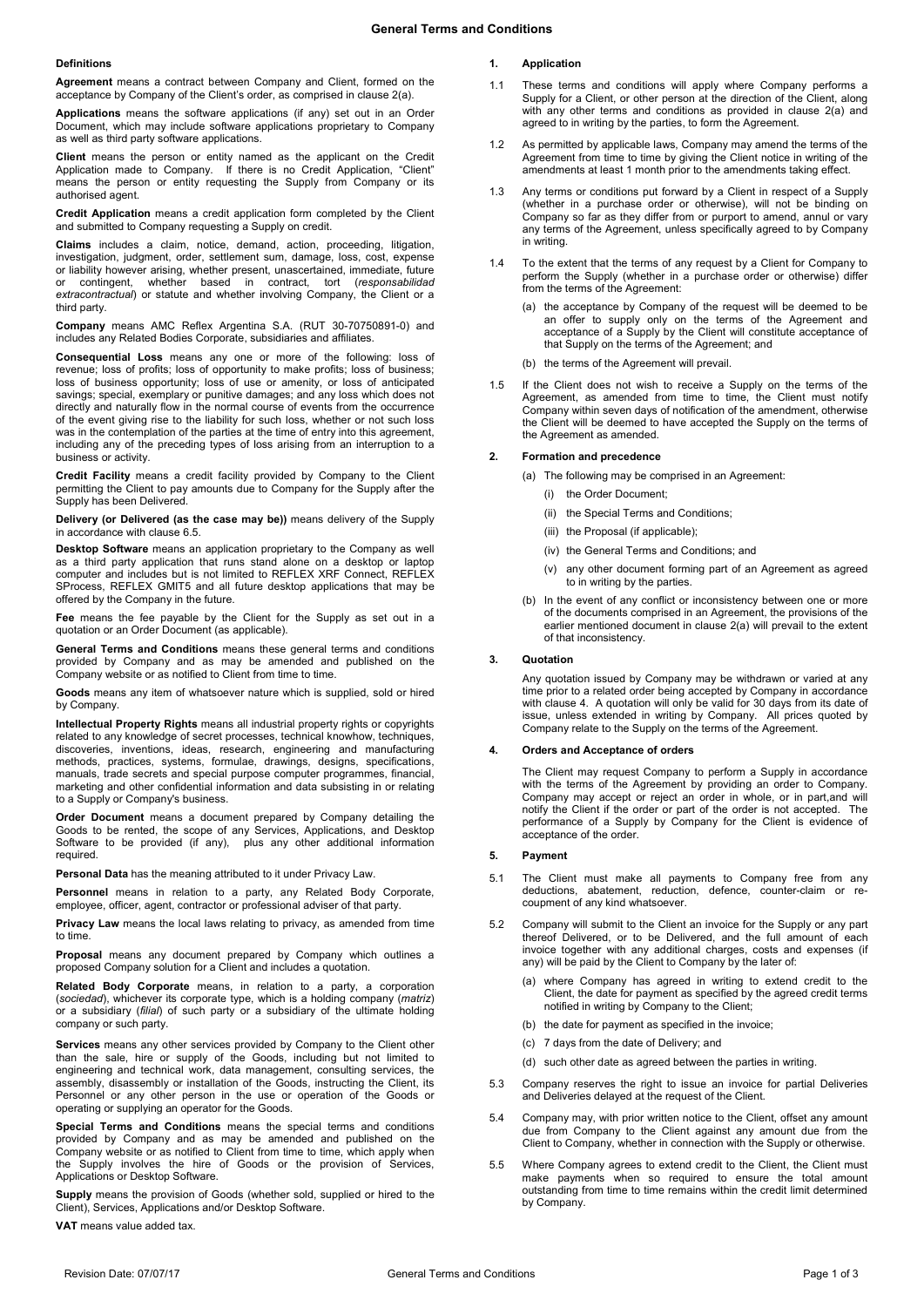5.6 Company may, with the prior written consent of the Client, increase the Fee every 12 months from the first of July and at such other times agreed between the parties.

### **6. Delivery**

- 6.1 The time within which Company may advise the Client that it will make Delivery of the Supply will be regarded as a best estimate, but will not be guaranteed and may be subject to extension to cover delays caused by or contributed to by weather, industrial action, manufacturers or suppliers, fire or any other cause beyond the control of Company. No responsibility, liability or Claim will be accepted by Company for the consequences of any such delay(s) beyond the Company's reasonable control.
- 6.2 If, as a result of causes beyond Company's reasonable control, Company determines that it will not be able to deliver all or part of the Supply within a reasonable timeframe, either party may terminate the relevant Agreement. Company agrees to indemnify the Client for the direct additional costs incurred as a result of such termination, and otherwise both parties release each other from any Claims in relation to the Agreement and in respect of the termination.
- 6.3 Delivery of the Supply may be effected as a whole, or in separate parts with prior agreement of the parties
- 6.4 If the Client requests Company to delay Delivery of any or all of the Goods, Company may agree to store the Goods, with such storage to be at the Client's expense.
- <span id="page-1-0"></span>6.5 Where applicable, Company will deliver the Goods to the Client in accordance with the Agreement or, if not specified or otherwise agreed by Company in writing, by delivering the Goods ex works (as that term is defined in the Incoterms 2010) or such other location within Argentina as nominated by Company acting reasonably (**Delivery Point**).
- 6.6 If the Delivery Point is Company's premises, the Client must remove the Goods from the Delivery Point within 14 days of the date of Delivery.

### **7. Inspection**

- 7.1 The Client must inspect the Supply as soon as practicable on Delivery.
- <span id="page-1-2"></span>7.2 Subject to clause [8,](#page-1-1) no Claim for shortages or damages or defective Supply may be made against Company unless written notice of such claim is received by Company within 3 days after Delivery. Upon such notice Company reserves the right to rectify any shortage or damages or defective Supply at its own expense and within reasonable time after notification by the Client.
- 7.3 Subject to clause [8,](#page-1-1) if the Client fails to notify Company in accordance with clause [7.2,](#page-1-2) the Client will be deemed to have accepted the Supply.

#### <span id="page-1-1"></span>**8. Warranties and Exclusions**

- 8.1 Subject to any warranties which are implied by law and cannot otherwise be excluded, Company excludes all other warranties, guarantees, terms, conditions or liability in relation to the Supply.
- 8.2 To the extent that Company's liability cannot be excluded by law, Company's liability with respect to the Supply will be limited to any one or more of the following as determined by Company in its absolute discretion:

(a) the cost of replacing the Goods or resupplying the Services; or

- (b) the cost of having the Goods repaired or Services resupplied.
- 8.3 The Client agrees that it has made its own enquiries as to the suitability of the Supply (or any part of the Supply) for the Client's intended use and the Client has not relied upon any statement, representation or information provided by or on behalf of Company in respect of the Supply (including the use of the Supply).
- 8.4 The Client agrees to take all reasonable steps to mitigate any loss or damage it suffers or incurs.

### <span id="page-1-6"></span>**9. Limitation of liability**

- <span id="page-1-4"></span>9.1 Subject to clause [9.2,](#page-1-3) Company's total potential liability arising out of or in connection with its performance of its obligations pursuant to the Agreement or in respect of the Supply, including without limitation any negligent acts or omissions, is limited as follows:
	- (a) Company shall have no liability to the Client for any Consequential Loss: and
	- (b) Company's total aggregate liability for any and all loss or damage, however arising, is capped at the VAT exclusive aggregate price paid by the Client to Company under the Agreement for the specific Supply that gave rise to the loss or damage in question or the amount of US\$45,000 whichever is less.
- <span id="page-1-3"></span>9.2 The limitations in claus[e 9.1](#page-1-4) do not apply to the extent that any loss or damage is directly attributable to fraud, gross negligence (*culpa grave*) or wilful misconduct (*fraude*) by Company.

### <span id="page-1-7"></span>**10. Release and Indemnity**

<span id="page-1-5"></span>10.1 The Client releases and discharges Company from all Claims and demands on Company and any loss or damage caused to the Client or any other person and indemnifies and holds Company harmless from

and against all liabilities, losses, damages, costs or expenses incurred or suffered by Company and from and against all Claims made against Company, arising in either case as a result of, or which has been contributed to by:

- (a) the Client's breach of any of its obligations under the Agreement:
- (b) the Client's failure to comply with any laws, rules, standards, or regulations applicable to the Agreement or the Supply;
- (c) the Client's failure to keep any Goods which are the property of Company safe and secure;
- (d) any use of the Goods contrary to any instructions or warnings given by Company or the manufacturer of the Goods;
- (e) any other negligence or any breach of duty by the Client;
- (f) any compliance or adherence by Company with any instruction by the Client; or
- (g) any reliance by Company on any representation by the Client.
- 10.2 The parties agree and acknowledge that, for the purposes of clause [10.1,](#page-1-5) a reference to the Client includes the Client's agents, employees, directors, representatives and contractors and any person or party who uses the Supply or claims an interest in the Goods as a result of a transaction with, or otherwise with the permission of, the Client.

# <span id="page-1-8"></span>**11. Default by the Client**

- 11.1 In the event the Client:
	- (a) breaches or is alleged to have breached the Agreement and fails to rectify such breach when requested by the Company;
	- (b) threatens or is likely to become subject to any insolvency, administration or bankruptcy;
	- (c) has made any false, inaccurate or misleading statements having a material effect in relation to the making of the Agreement or any related or collateral document; or
	- (d) in Company's opinion, acting reasonably, has a material adverse change in their financial condition;

Company may, without prejudice to any other rights:

- (e) refuse to perform a Supply except where payment in full has been received by Company prior to a Supply; and
- retain (where applicable) all moneys paid on account of any Supply.
- 11.2 If the Client defaults in paying any invoiced amount or any amount otherwise due and owing from the Client to Company, and fails to rectify such default within seven (7) days of a written request from the Company to do so:
	- (a) unless otherwise agreed in writing by Company, the Client must pay interest on the highest debt balance of each calendar month on monies owing by the Client to Company calculated daily from the date the amount became payable to the date of payment at a rate per annum which is the sum of 3% and the rate advised by the Company's bank as the rate charged by the Company's bank on overdrafts in excess of US \$100,000 or if such rate contravenes the maximum agreeable rate in accordance with local law (*interés maximo convencional*), interest shall be the latter; or interest costs awarded by the courts, whichever is the greater, and
	- (b) any unpaid amount together with interest and any other expenses becomes a debt due by the Client to Company and the Client must pay Company's reasonable costs of any enforcement action, including, but not limited to, any legal costs.

### <span id="page-1-9"></span>**12. Survival**

- (a) All obligations of the parties under an Agreement will survive the expiration or termination of the Agreement to the extent required for full observance and performance.
- (b) The following clauses survive termination of the Agreement: clause [9](#page-1-6) (Limitation of Liability); clause [10](#page-1-7) (Release and Indemnity); clause [11](#page-1-8) (Default by the Client); clause 16 (Intellectual Property) and this claus[e 12.](#page-1-9)

### **13. Governing Law**

The Agreement will be governed and determined in accordance with the laws of the Argentine Republic. The parties submit to the exclusive jurisdiction of the courts located in Buenos Aires, Argentina.

## **14.**

Unless otherwise agreed by Company in writing, all amounts payable in relation to the Agreement are expressed to be exclusive of VAT. If VAT is payable on a taxable supply as applicable under local law then the amount payable by the Client for that taxable supply will be the amount expressed plus VAT.

### **15. Assignment**

Either party may assign any rights or obligations pursuant to the Agreement to any other party on giving the 30 days' prior written notice in writing.

**16. Intellectual Property**